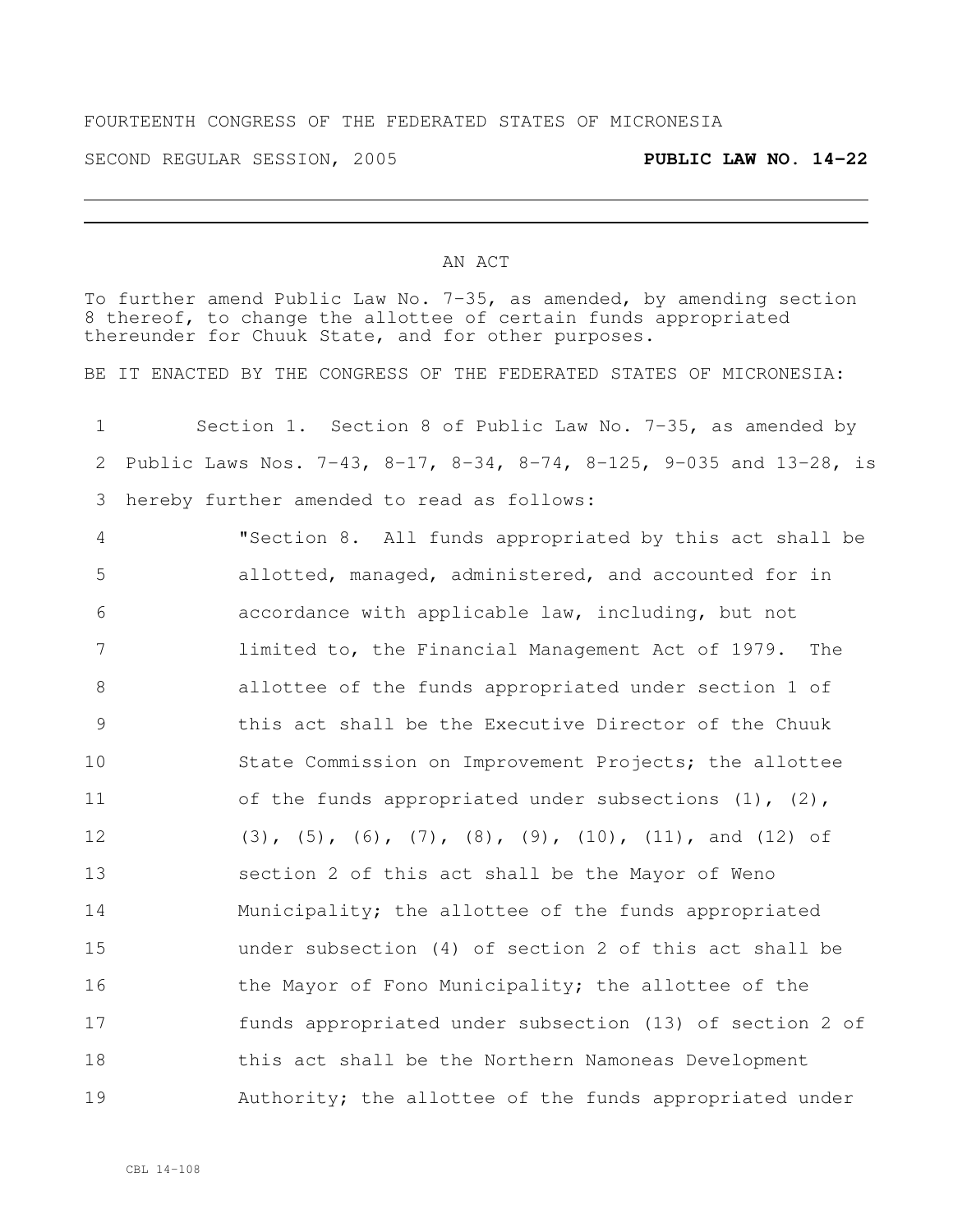CONGRESSIONAL BILL NO. 14-110

 section 3 of this act shall be the Chuuk State Commission on Improvement Projects; the allottee of the funds appropriated under section 4 of this act shall be the Faichuk PWP Development Authority; the allottee of the funds appropriated under section 5 of this act shall be the Lower Mortlocks Development Authority; the allottee of the funds appropriated under section 6 shall be the local development authorities of the areas for which the funds are designated; and the allottee of the funds appropriated under sections 7(1), and 7(2) of this act shall be the Southern Namoneas Development Authority. The allottee of the funds appropriated under section 7(3) of this act shall be the School Board of the Saramen Chuuk Academy. The allottees shall be **responsible for ensuring that these funds, or so much** 16 thereof as may be necessary, are used solely for the purposes specified in this act, and that no obligations **are incurred in excess of the sum appropriated.** The authority of the allottees to obligate funds appropriated by this act shall not lapse." 

Section 3. This act shall become law upon approval by the